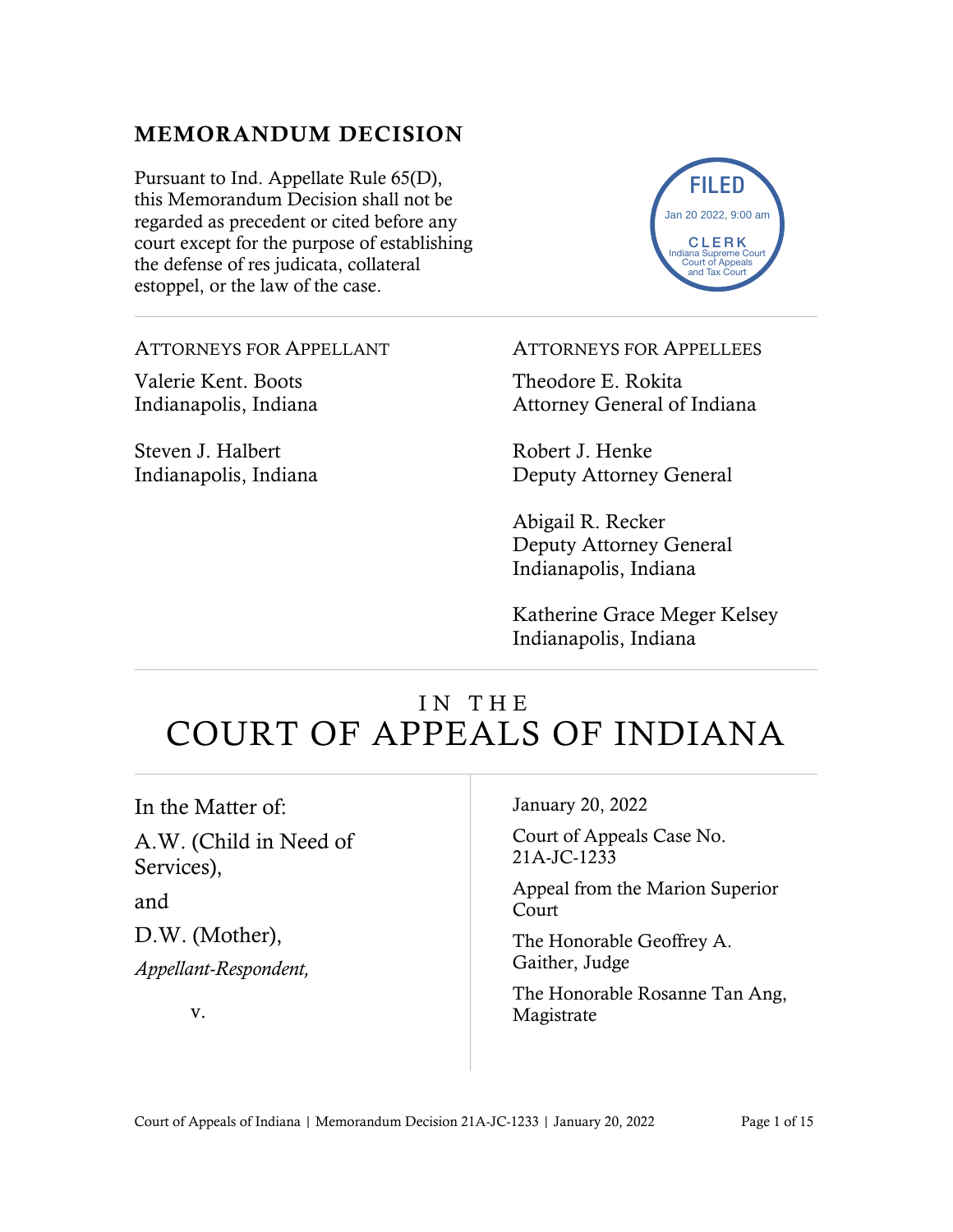Indiana Department of Child Services, *Appellee-Petitioner,* and Kids' Voice of Indiana, *Appellee-Guardian Ad Litem.*

Trial Court Cause No. 49D09-2011-JC-2483

#### Altice, Judge.

### Case Summary

- [1] D.W. (Mother) appeals from the adjudication of her daughter A.W. (Child) as a child in need of services (CHINS). $<sup>1</sup>$  $<sup>1</sup>$  $<sup>1</sup>$  She contends that the Indiana</sup> Department of Child Services (DCS) failed to present sufficient evidence to support the adjudication.
- [2] We affirm.

## Facts & Procedural History

[3] Child has a lengthy history with DCS. She was born to Mother and Father (collectively, Parents) in January 2005 and became a victim of sexual abuse at a young age. Around 2012 and 2016, DCS substantiated allegations of sexual

<span id="page-1-0"></span><sup>&</sup>lt;sup>1</sup> Child's father (Father) admitted Child was a CHINS and, therefore, does not participate in this appeal.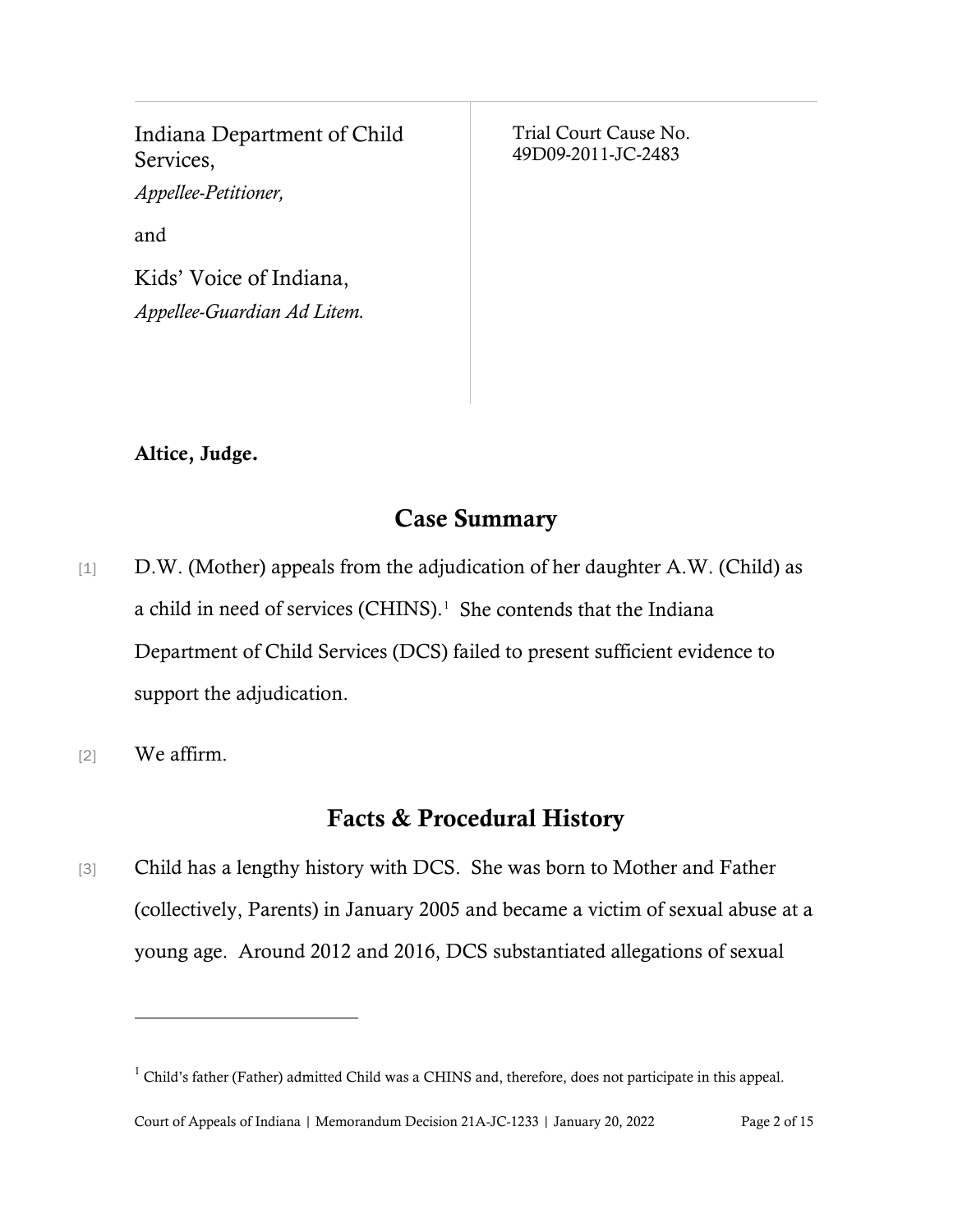abuse by her brother. The abuse caused her substantial trauma, and Child began running away from home by the age of twelve. Between the ages of twelve and fifteen, Child ran away four or five times. Parents had concerns that Child was engaging in risky behavior and possible sex trafficking during some of her elopements. On one occasion, before June 2020, Child returned and was diagnosed at the emergency room with multiple sexually transmitted diseases.

- [4] Mother and Father, though not divorced, separated at some point. Father remained in Indianapolis, and Mother eventually moved to Terre Haute. Mother, who had custody of Child, allowed Child to decide when to move between Parents' homes. Further, although Child had been enrolled in therapy for PTSD at some point in the past, Mother permitted Child to choose to stop therapy.
- [5] While living with Mother in Terre Haute and not in therapy, Child, then age fifteen, ran away during the middle of the night on or about June 19, 2020. Child left with an adult man, who drove from Indianapolis. Mother reported her as a runaway, and Parents did not see Child for several months thereafter.
- [6] On the evening of November 9, 2020, Indianapolis Metropolitan Police Department (IMPD) Officer Derek Etheridge was dispatched to an Indianapolis motel for a welfare check. There, Officer Etheridge encountered Child and another juvenile female. Based on his experience, as well as his encounter with Child, he was concerned about possible sex trafficking at the motel. Officer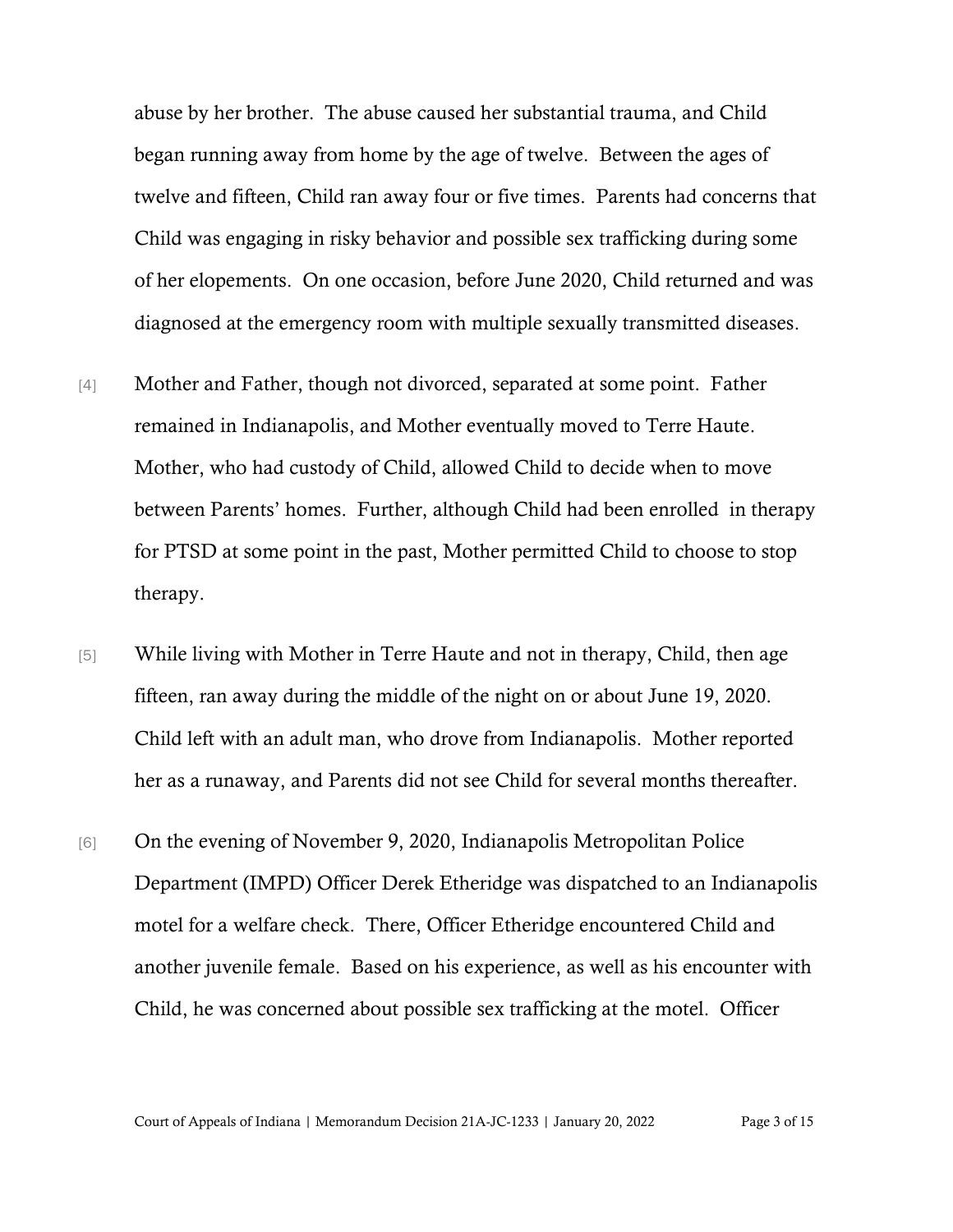Etheridge also discovered that Child had been reported as a runaway out of Terre Haute. He contacted DCS to respond to the scene.

- [7] Megan Fountain, a family case manager (FCM) with DCS, arrived to assist Officer Etheridge and assess the situation. Child was fidgety and angry and indicated that she wanted to go back to Mother's home but not Father's. At one point, Child became "verbally escalated" and IMPD officers had to step in to assist in deescalating her behavior. *Transcript* at 18.
- [8] FCM Fountain spoke with Mother over the phone that evening. Mother was upset that IMPD had contacted DCS instead of her. Mother indicated that this was not the first time Child had run away and was concerned that Child was a victim of sex trafficking, as Child had interacted with adult men online in the past and received money from adult men.
- [9] Father came to the scene that night and spoke directly with FCM Fountain. He was concerned for Child's well-being and indicated that she had displayed concerning behavior all her life. Father indicated that he supervised Child closely and enrolled her in counseling when she lived with him, but Mother neither continued such counseling nor closely supervised Child when she returned to Mother's care.
- [10] FCM Quinn Kissane, a supervisor, also became involved in the DCS assessment that night and spoke with Mother over the phone. Mother informed FCM Kissane that Child had been diagnosed with several sexually transmitted diseases just prior to running away this time. Mother repeated her sex

Court of Appeals of Indiana | Memorandum Decision 21A-JC-1233 | January 20, 2022 Page 4 of 15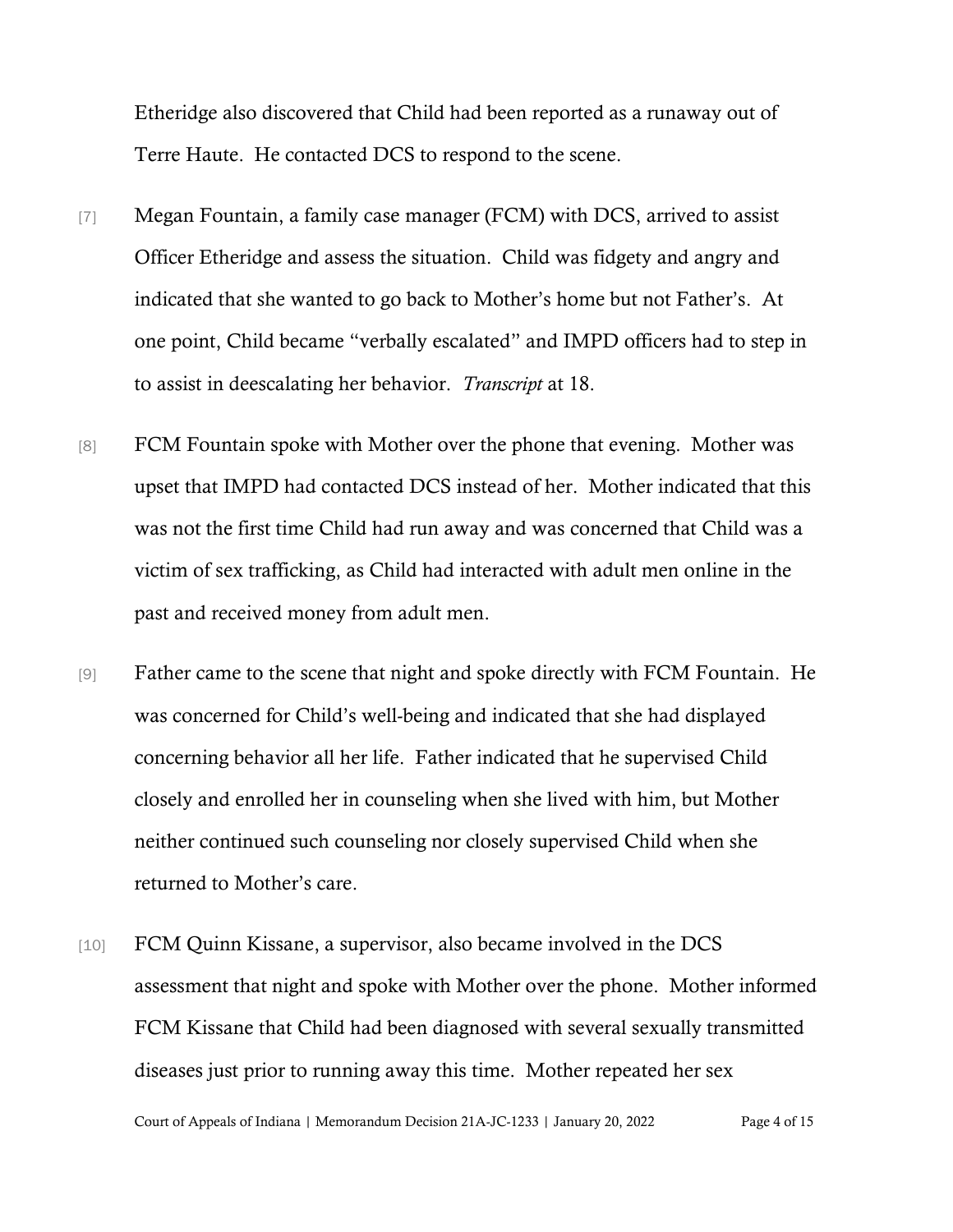trafficking concerns. Although Mother was hesitant, she ultimately accepted DCS's recommendation that Child be placed in a secure residential facility due to her history of elopement. Mother expressed concern regarding her own ability to keep Child safe at home.

- [11] DCS took Child into emergency custody and placed her at Lutherwood, a residential facility for children in Indianapolis. Thereafter, on November 12, 2020, DCS filed the instant CHINS petition. At the initial hearing conducted that same day, Parents expressed agreement with Child's placement in emergency shelter care. The trial court ordered Child's continued placement at Lutherwood and ordered, among other things, that Child receive a trauma assessment through Ascent 121 and appropriate therapy. Mother was also granted supervised parenting time with Child. In mid-December, with the court's authorization, Child was transferred into residential care through Gibault Children's Services (Gibault) in Terre Haute.
- [12] A clinical treatment plan was developed for Child at Gibault with goals of working on past trauma through trauma-focused cognitive behavior individual therapy, engaging in family therapy, and participating in group therapy to learn how to manage emotions and to be in healthy relationships. Child also continued weekly outpatient therapy with Nicole Fledderman of Ascent 121 to prepare for her eventual transition home. At home, Child would need to continue family therapy and addressing personal vulnerabilities to exploitations.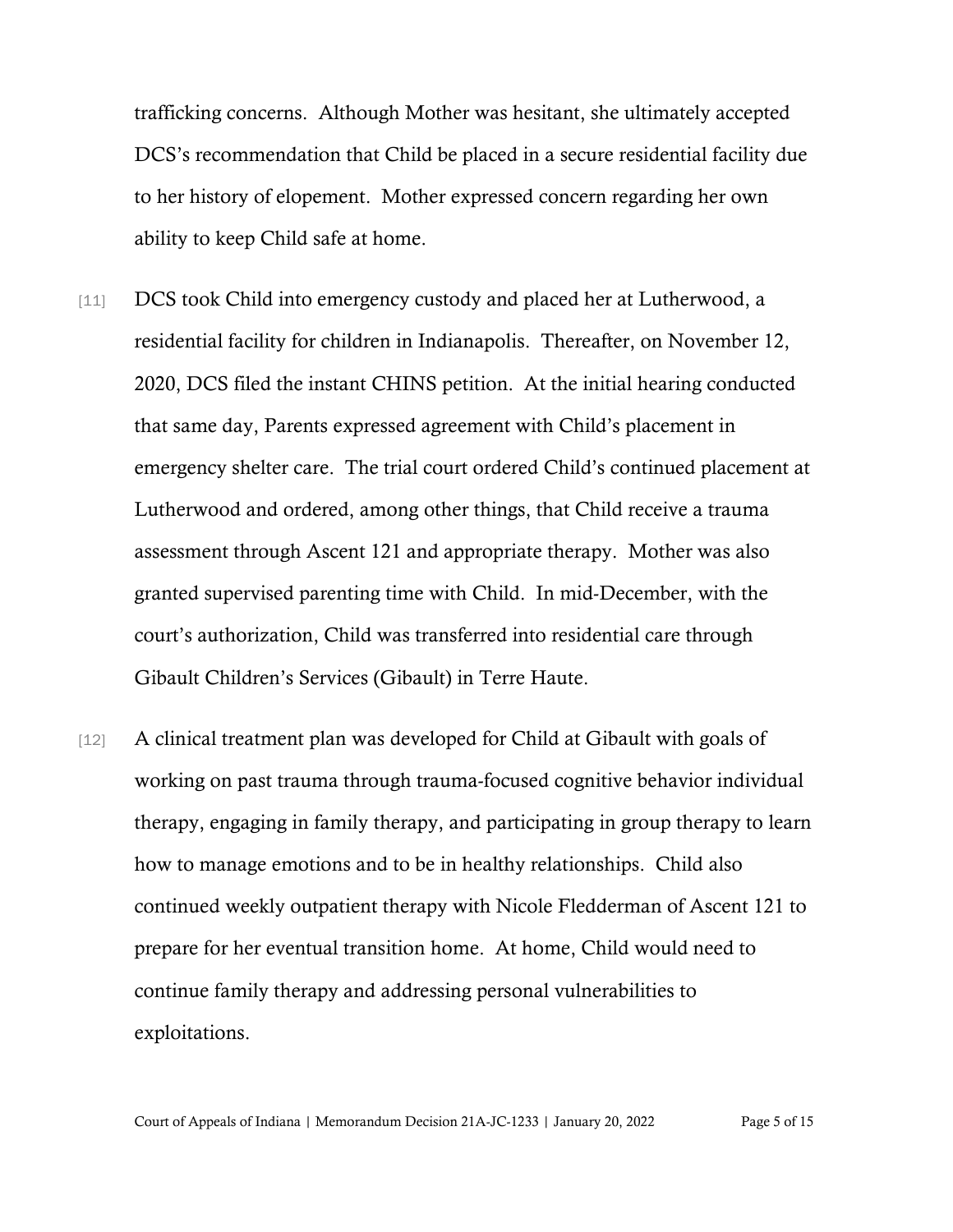- [13] The trial court held a factfinding hearing on February 22, March 16, and March 30, 2021. At the end of the first day of the hearing, the trial court, with no objection from DCS, authorized unsupervised parenting time, up to and including a temporary in-home trial visitation (TTV), with Mother upon positive recommendations of DCS and service providers. At the beginning of the second day, Father admitted that Child is a CHINS "because [Father] needs assistance to provide a safe, stable and appropriate home with necessary supervision to protect [Child] from sex abuse. Therefore, the coercive intervention of the court is necessary." *Appellant's Appendix Vol. II* at 84. He also agreed to actively participate in family therapy. The court took Father's admission under advisement and continued with the hearing.
- [14] In challenging the CHINS petition, Mother opined that Child no longer required residential treatment and that Mother could adequately provide for Child's needs without DCS or court interference. Mother testified that she was no longer concerned that Child would engage in risky sexual behaviors or leave home, explaining: "[S]he is trying to come out of all of this. She is trying to – she knows now what she's done has been wrong. She knows now that running isn't the answer. I feel that she is trying to move forward, instead of backwards." *Transcript* at 36. Mother acknowledged that Child still needed services, but Mother believed she could obtain those services for Child without DCS's involvement. Mother testified that she planned to continue family therapy and "any services that I can find down here to assist in getting [Child] back to where she needs to be." *Id*. at 38. To keep Child from running away

Court of Appeals of Indiana | Memorandum Decision 21A-JC-1233 | January 20, 2022 Page 6 of 15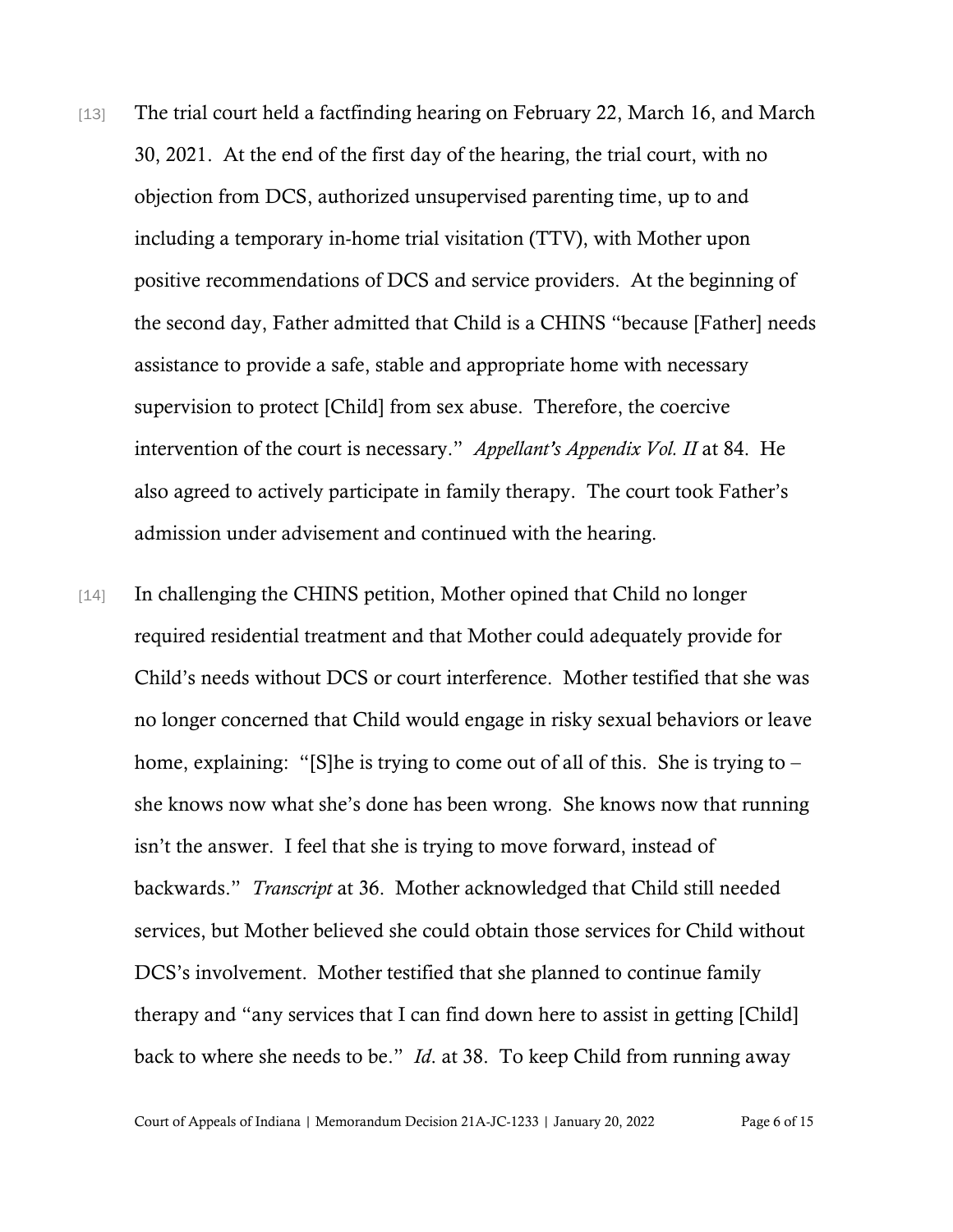again, Mother indicated that she had placed alarms on her home's windows and doors and would be home 24/7 to keep a close eye on Child and never let her be alone. Additionally, Mother testified that there would be no internet access at home.

- [15] Although Child's behaviors had greatly improved in residential treatment and she was doing well, providers testified that she remained a flight risk and vulnerable to exploitation and was not yet ready to be released to home. Specifically, therapist Fledderman testified that Child is "particularly vulnerable to be exploited when she comes home" and that there is a family component that still needs to be completed before she could recommend Child's return home. *Id*. at 66. Even considering Mother's proposed safety measures, Fledderman was still of the opinion that Child was a flight risk at home.
- [16] Similarly, Megan Higashimura, Gibault's supervisor of clinical services, testified that although Child had done "really well" and was ready to start home passes, Child should complete Gibault's six-to-nine-month program and finish her school semester before transitioning home permanently in the summer with therapy. *Id*. at 80. Higashimura noted difficulties scheduling family therapy sessions with Mother and testified that this raised concerns for her about Mother's follow-up on services once Child comes home.
- [17] Child's current DCS FCM Haley Forth recommended that Child "remain in residential care to ensure that she receives the services that she needs to address her trauma." *Id*. at 125. Given Child's history of elopement and the sex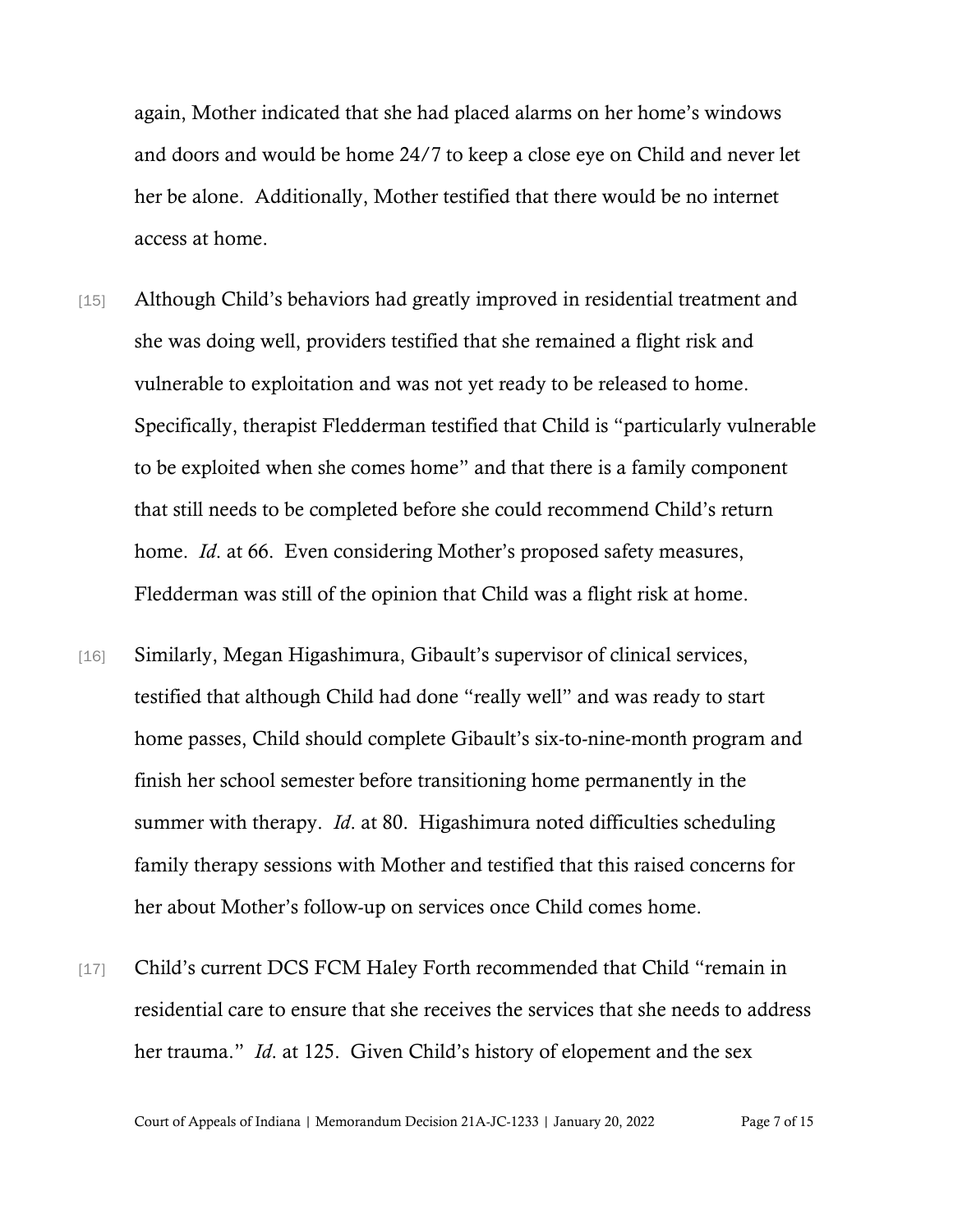trafficking concerns, FCM Forth testified that "being in a secure facility where she is able to complete [] services is going to be most beneficial for her." *Id*. at 126. FCM Forth also opined that Mother's plan to supervise Child 24/7 was not "a realistic plan." *Id*. Finally, she noted "concerns with [M]other's engagement with providers" and concerns that if Child were to go home, services would not be completed. *Id*. at 127.

[18] On May 24, 2021, the trial court entered its order adjudicating Child a CHINS. The order included a number of factual findings in line with the facts set forth above. Ultimately, based on its findings, the trial court concluded as follows:

> 26. Child's physical or mental condition is seriously impaired or seriously endangered as a result of the inability, refusal, or neglect of the child's parent, guardian, or custodian to supply Child with necessary food, clothing, shelter, medical care, education, or supervision. Child has run away several times, has engaged in online interactions with adult men, has been provided money by adult men and has contracted several sexually transmitted diseases. Despite the testimony provided regarding Child's past engagement in therapy, there is no indication that Mother attempted to obtain treatment for Child for her history of elopement and interactions with adult men. Despite testimony regarding Mother's plan for supervision should Child not be found a CHINS, there is no indication that Mother took any of these preventative steps prior to this matter being filed. The evidence presented indicates that Mother did not take an active role in either supervising Child or ensuring that her mental health needs are met. Child's physical and mental condition are endangered by Mother's previous inaction.

> 27. Child needs care, treatment, or rehabilitation that the child is not receiving and is unlikely to be provided or accepted without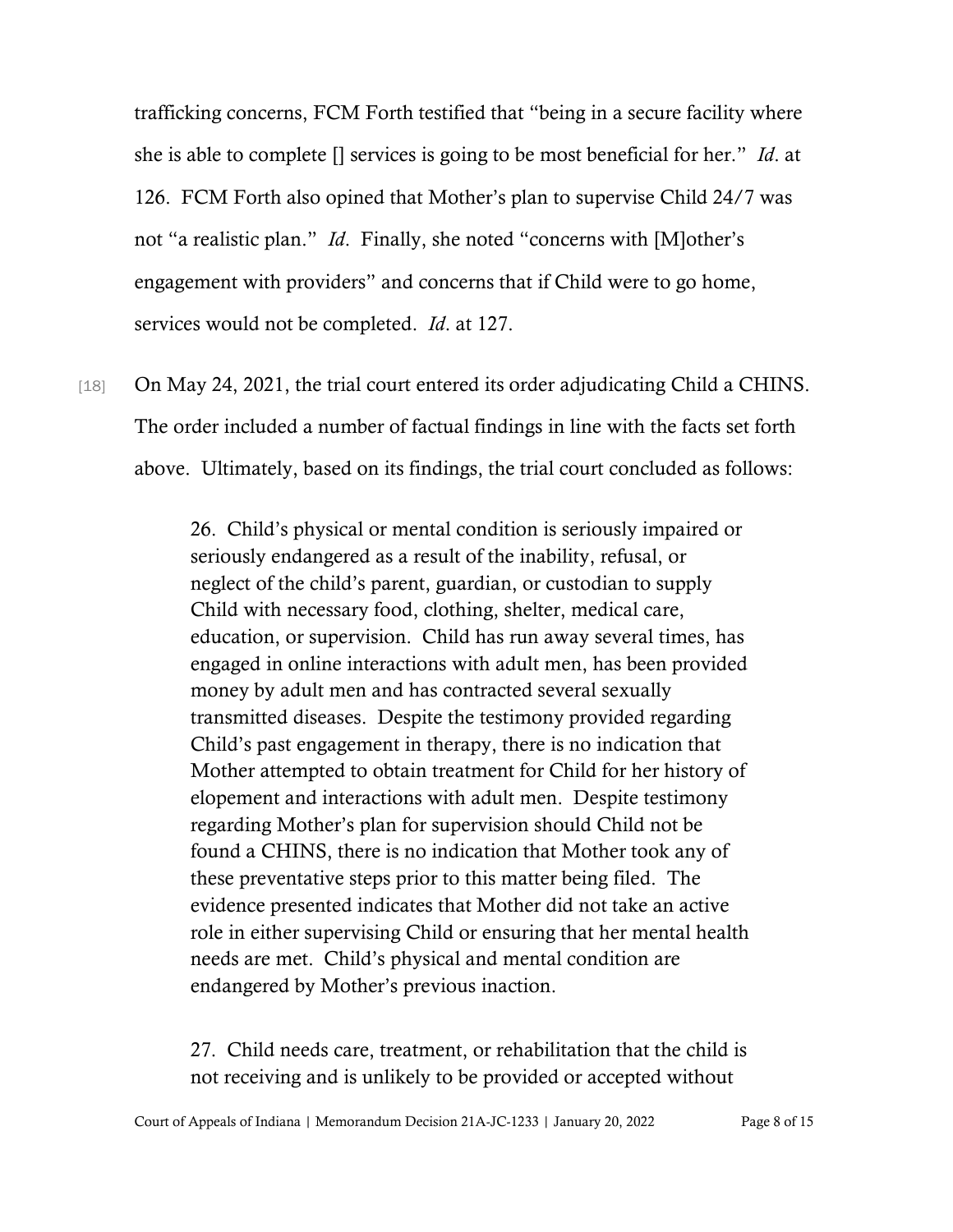the coercive intervention of the Court. The treatment Child is currently receiving is necessary and was not provided by either parent prior to this action being filed. Mother has not engaged in Child's treatment as requested and testified that she is not concerned that Child will continue her behaviors. The coercive intervention of the Court is required to ensure that Child continues to receive the necessary treatment and to compel Mother to engage in Child's treatment to gain the necessary tools to protect Child in the future.

*Appellant's Appendix Vol. II* at 97-98 (cleaned up).

- [19] On June 15, 2021, the trial court held a dispositional hearing and ordered Mother (and Father) to participate in family therapy with Child and to follow all recommendations from that therapy. Although Child remained a ward of DCS, she was successfully discharged from Gibault on June 2, 2021, and was doing well on a TTV with Mother.
- [20] Mother now appeals from the CHINS adjudication. Additional information will be provided below as needed.

# Discussion & Decision

[21] A CHINS proceeding is a civil action that requires DCS to prove by a preponderance of the evidence<sup>[2](#page-8-0)</sup> that a child is a CHINS as defined by the juvenile code. *In re K.D*., 962 N.E.2d 1249, 1253 (Ind. 2012). On review, we

<span id="page-8-0"></span> $2$  Mother incorrectly suggests, with no citation to authority, that "clear and convincing evidence" standard applies to CHINS proceedings. *Appellant's Brief* at 11.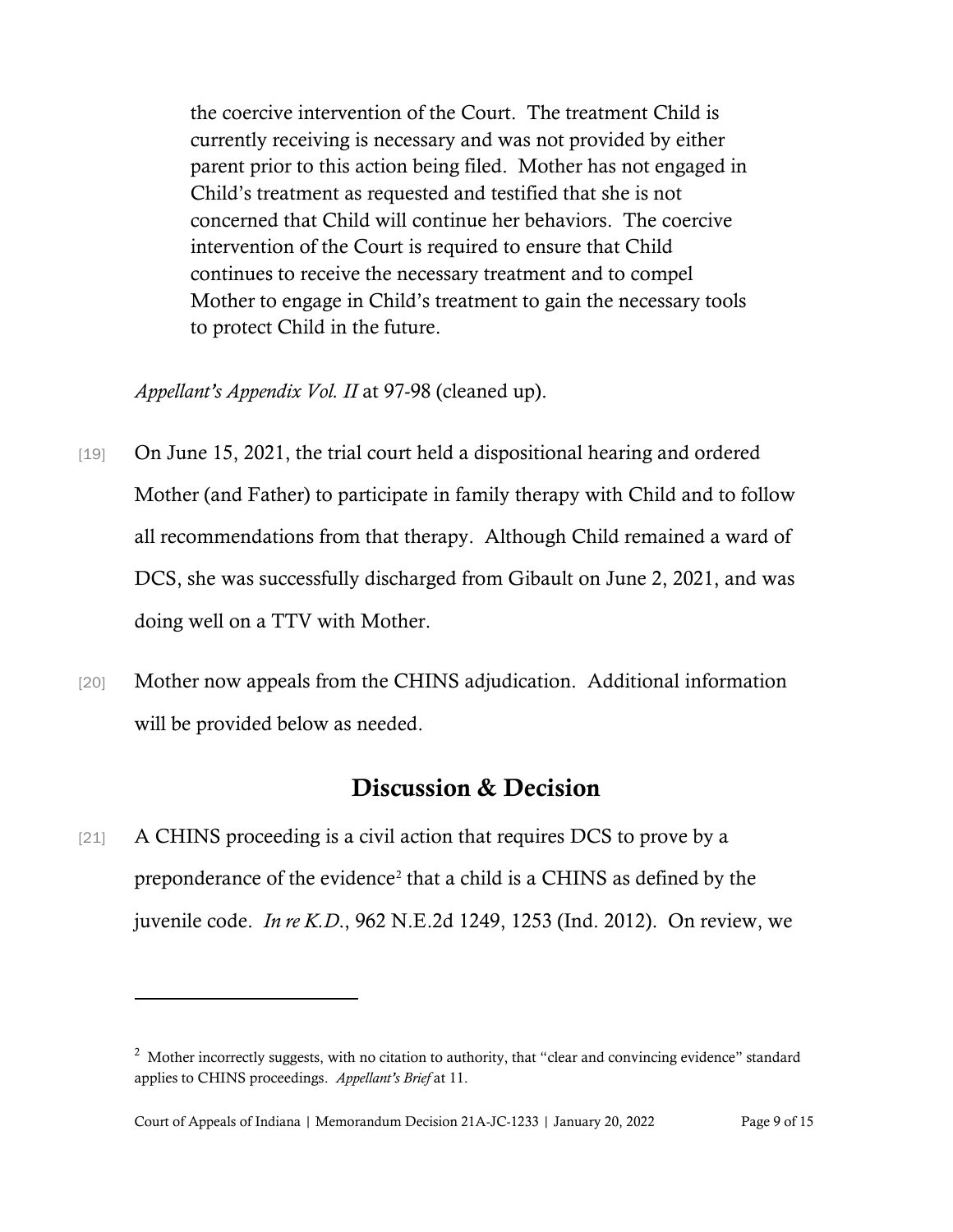neither reweigh the evidence nor judge the credibility of the witnesses and will consider only the evidence and reasonable inferences that support the trial court's decision. *Id*. We will reverse only upon a showing that the decision of the trial court was clearly erroneous. *Id*. Further, in family law matters, we generally grant latitude and deference to trial courts in recognition of the trial court's unique ability to see the witnesses, observe their demeanor, and scrutinize their testimony. *In re A.M*., 121 N.E.3d 556, 561-62 (Ind. Ct. App. 2019), *trans. denied*.

[22] There are three elements DCS must prove by a preponderance of the evidence for a child to be adjudicated a CHINS.

> DCS must first prove the child is under the age of eighteen; DCS must prove one of eleven different statutory circumstances exist that would make the child a CHINS; and finally, in all cases, DCS must prove the child needs care, treatment, or rehabilitation that he or she is not receiving and that he or she is unlikely to be provided or accepted without the coercive intervention of the court.

*Id.* (footnote omitted); *see also* Ind. Code § 31-34-1-1 (CHINS statute applied in this case where "child's physical or mental condition is seriously impaired or seriously endangered as a result of the inability, refusal, or neglect of the child's parent … to supply the child with necessary food, clothing, shelter, medical care, education, or supervision"). The CHINS statutes do not require a court to wait until a tragedy occurs to intervene; rather, a child is a CHINS when he or she is endangered by parental action or inaction that is unlikely to be remedied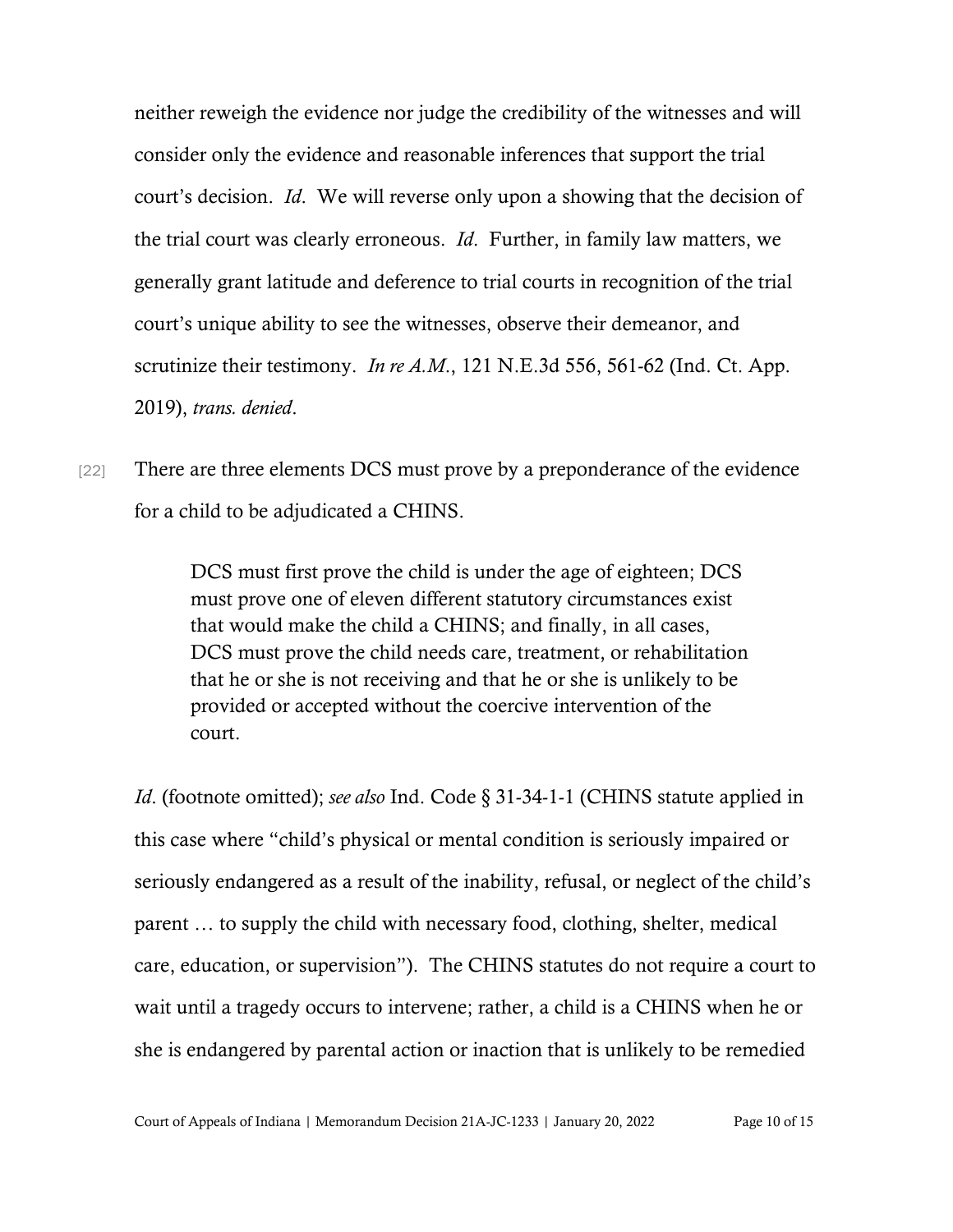without coercive intervention by the court. *See In re C.K.*, 70 N.E.3d 359, 364 (Ind. Ct. App. 2016), *trans. denied*.

- [23] It is well established that the purpose of a CHINS adjudication is to protect the children, not punish the parents. *K.D*., 962 N.E.2d at 1255. The focus of a CHINS proceeding is on "the best interests of the child, rather than guilt or innocence as in a criminal proceeding." *Id*. (quoting *In re N.E.*, 919 N.E.2d 102, 106 (Ind. 2010)). Further, when determining CHINS status, particularly the coercive intervention element, courts should consider the family's condition not just when the case was filed, but also when it is heard so as to avoid punishing parents for past mistakes when they have already corrected them. *In re D.J*., 68 N.E.3d 574, 580-81 (Ind. 2017). This element "guards against unwarranted State interference in family life, reserving that intrusion for families 'where parents lack the ability to provide for their children,' not merely where they 'encounter difficulty in meeting a child's needs.'" *In re S.D*., 2 N.E.3d 1283, 1287 (Ind. 2014) (quoting *Lake Cnty. Div. of Family & Children Servs. v. Charlton*, 631 N.E.2d 526, 528 (Ind. Ct. App. 1994)).
- [24] We initially address two of the trial court's findings of fact, which Mother challenges on appeal as being clearly erroneous. "Findings are clearly erroneous only when the record contains no facts to support them either directly or by inference." *In re K.E.*, 162 N.E.3d 565, 569 (Ind. Ct. App. 2021) (quoting *Quillen v. Quillen*, 671 N.E.2d 98, 102 (Ind. 1996)), *trans. denied*.
- [25] Mother first challenges a portion of finding number 13, which provides: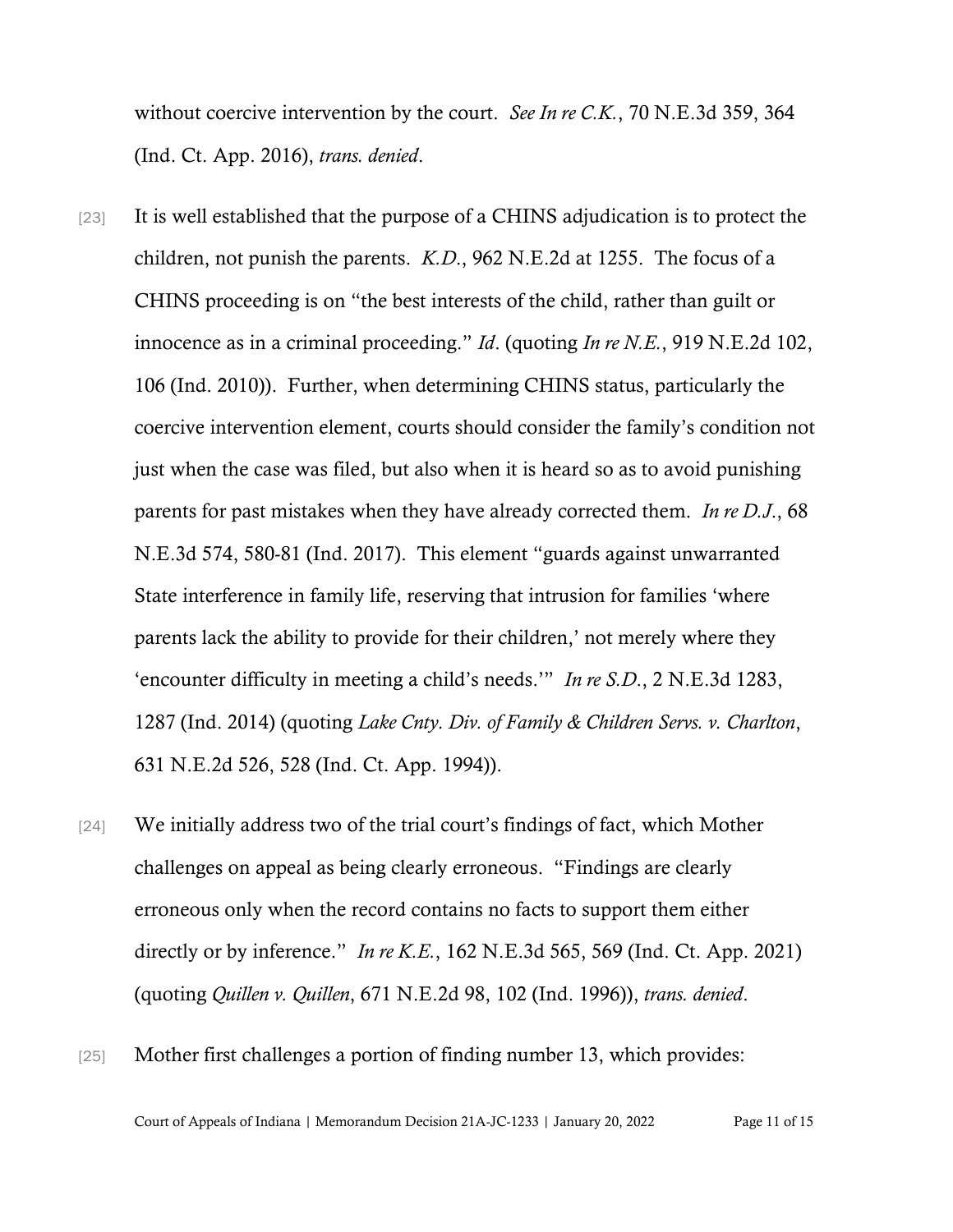FCM Kissane was also involved in the assessment received by the DCS on November 9, 2020. Mother informed FCM Kissane that Child had been diagnosed with several sexually transmitted diseases just prior to running away. Mother expressed her concerns that Child was a victim of sex trafficking due to information she had seen on social media. Mother expressed hesitation for Child to be placed in a residential facility but acknowledged understanding the basis for this recommendation due to Child's history of elopement. Mother further expressed her concern that Child would run away again if she were to be returned to her care and was concerned about her own ability to keep Child safe.

*Appellant's Appendix Vol. II* at 94-95 (cleaned up). Mother argues that the bolded portion above, though accurate, "doesn't describe the current situation and creates a false impression that [Mother] was unable or unwilling to supervise and protect [Child]." *Appellant's Brief* at 10. We cannot agree. This finding is amply supported by the record and is not misleading. When read in context, it is clear that the finding addresses Mother's conversation with FCM Kissane on the night of Child's removal.

[26] Mother also challenges finding number 19, which provides:

Child's clinical treatment plan also includes her and Mother's participation in family therapy. Mother has failed to attend one scheduled session and has not been responsive to attempts to schedule additional sessions. In total, Mother has engaged in only one family therapy session with Child.

*Appellant's Appendix Vol. II* at 95 (cleaned up). Mother argues that this finding is "misleading and unfair" because she only missed one out of two sessions and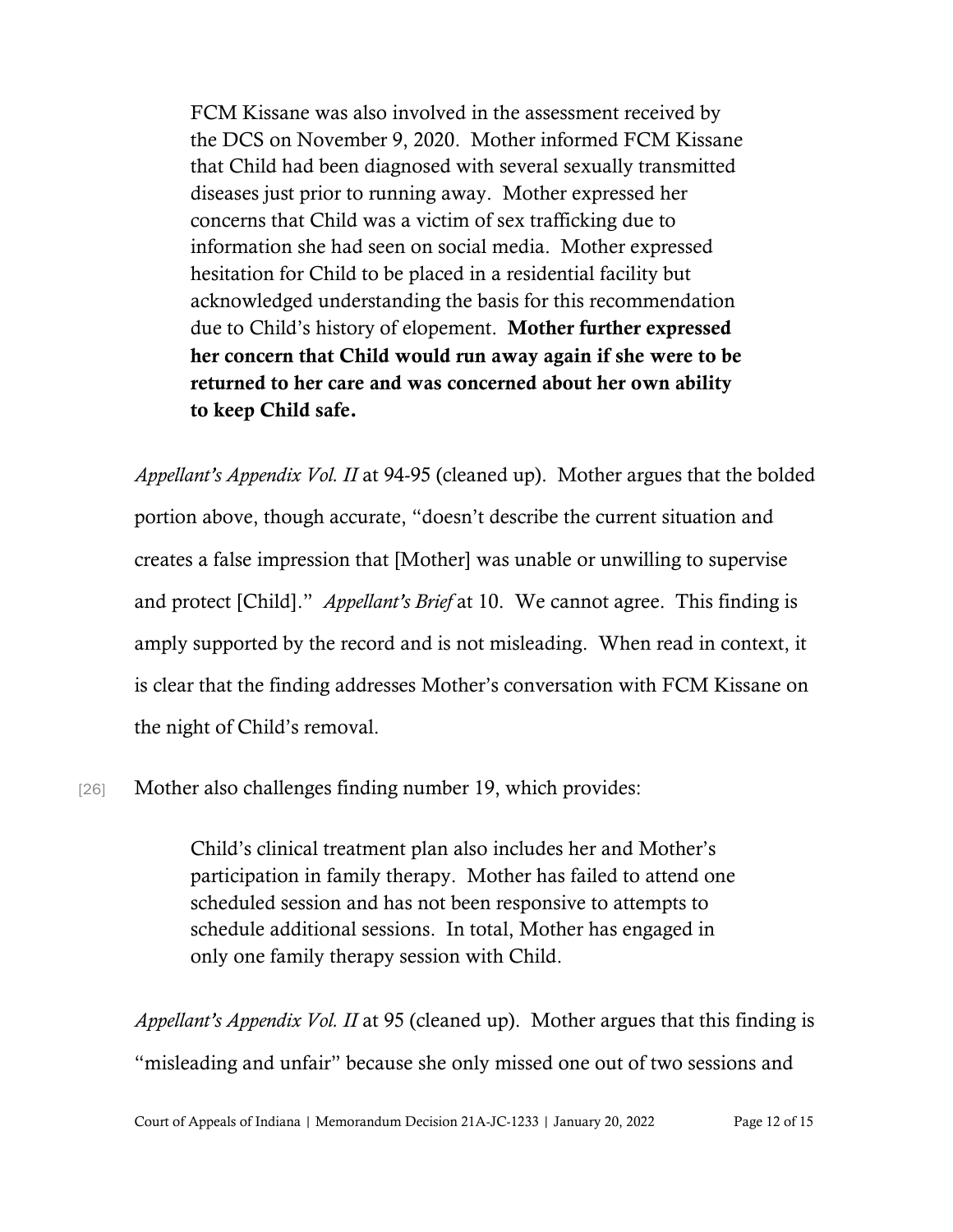had responded to scheduling another session. *Appellant's Brief* at 10. Again, we reject Mother's challenge. The facts and reasonable inferences in the record establish that Mother had engaged in only one family therapy session at Gibault and after Mother missed the second scheduled session, Higashimura had difficulty reaching Mother to reschedule. Indeed, Higashimura testified that Mother had been unresponsive to emails until March 15, 2021, the day before the hearing. In light of Mother's limited engagement in family therapy, Higashimura testified that she had concerns about Mother's follow-up on services once Child comes home.

- [27] We now turn to Mother's main argument on appeal. She acknowledges that Child "no doubt" needs continued therapy and services but argues that court intervention is not necessary to ensure that Child receives these. *Id*. In this regard, Mother points to her own testimony regarding the steps she had taken to secure the home and her commitment to maintain therapy and services for Child upon her return home. Mother also notes that at the time of the factfinding hearing, Child had made substantial progress at Gibault and, according to Higashimura, was ready for home passes. Ultimately, Mother contends that in adjudicating Child a CHINS, the trial court focused solely on the conditions at the time of removal and ignored the conditions at the time of the factfinding hearing.
- Court of Appeals of Indiana | Memorandum Decision 21A-JC-1233 | January 20, 2022 Page 13 of 15 [28] As set forth above, when considering the coercive intervention element, courts should consider the family's condition both at the time the CHINS case was filed and when it is heard to account for changed circumstances. *See D.J*., 68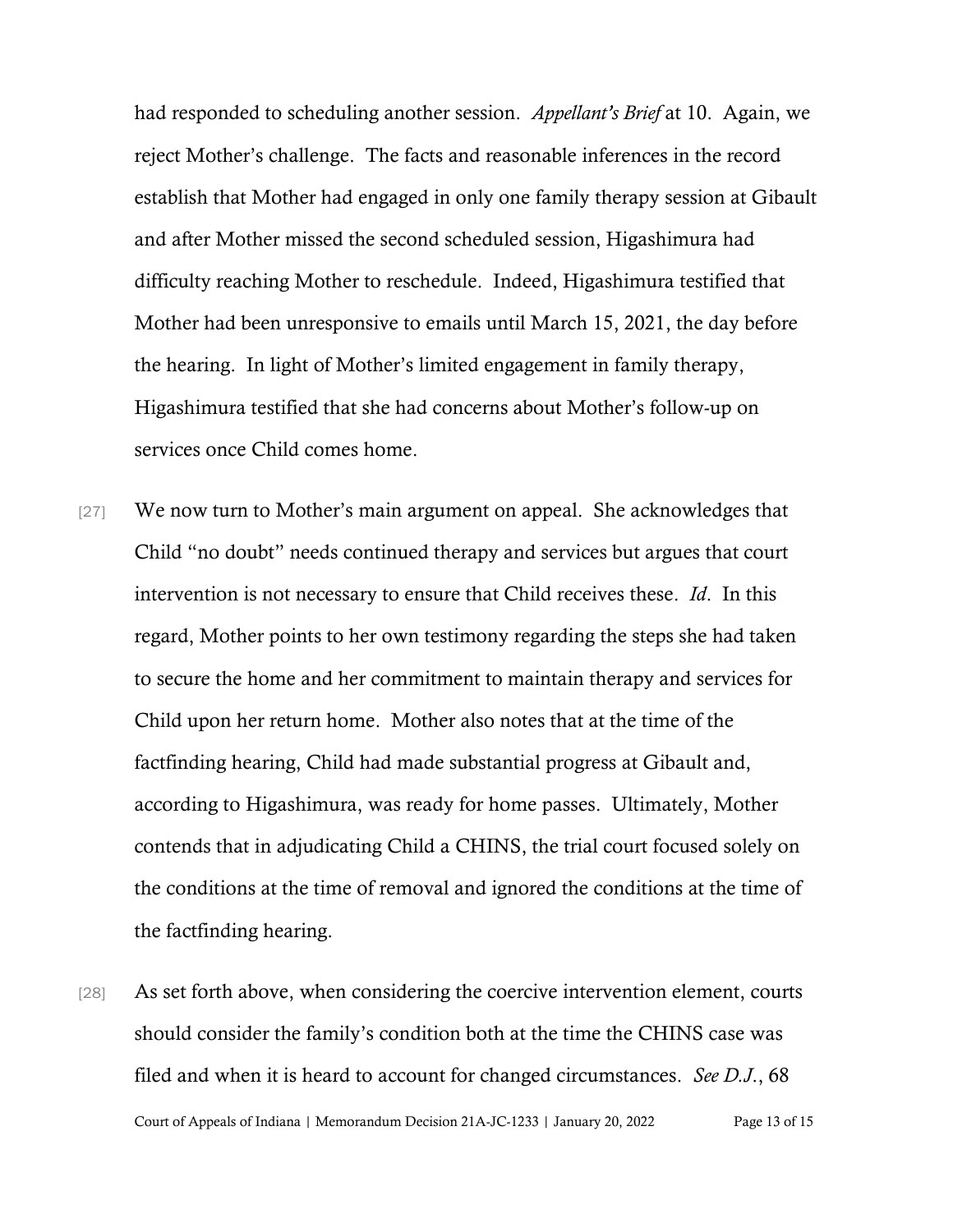N.E.3d at 580-81. In other words, a child cannot be adjudicated a CHINS based solely on conditions that no longer exist. *See In re C.W*., 172 N.E.3d 1239, 1245 (Ind. Ct. App. 2021). Further, in determining the condition of the family and the need for court intervention, we do not focus on fault. As we have explained:

Although the acts or omissions of one or both parents can cause a condition that creates the need for court intervention, the CHINS designation focuses on the condition of the children rather than on an act or omission of the parent(s). In other words, despite a "certain implication of parental fault in many CHINS adjudications, the truth of the matter is that a CHINS adjudication is simply that – a determination that a child is in need of services."

*A.M*., 121 N.E.3d at 562 (cleaned up) (quoting *N.E*., 919 N.E.2d at 105).

[29] Here, DCS established by a preponderance of the evidence that Child is in need of services and that there is a likelihood that Child will not receive the needed services without court intervention. Indeed, Father admitted that Child is a CHINS. *See Matter of L.S*., 82 N.E.3d 333, 341 (Ind. Ct. App. 2017) (observing that one parent's admission that his or her children are CHINS constitutes "evidence in support of a CHINS determination"), *trans. denied*. Further, while Mother has taken significant steps to secure her home, Child's providers testified that they still believed Child remained a flight risk, that she was particularly vulnerable at home, and that she was not yet ready to permanently go home, needing to complete the residential treatment program at Gibault, which was scheduled to last several more months. Child was doing well with